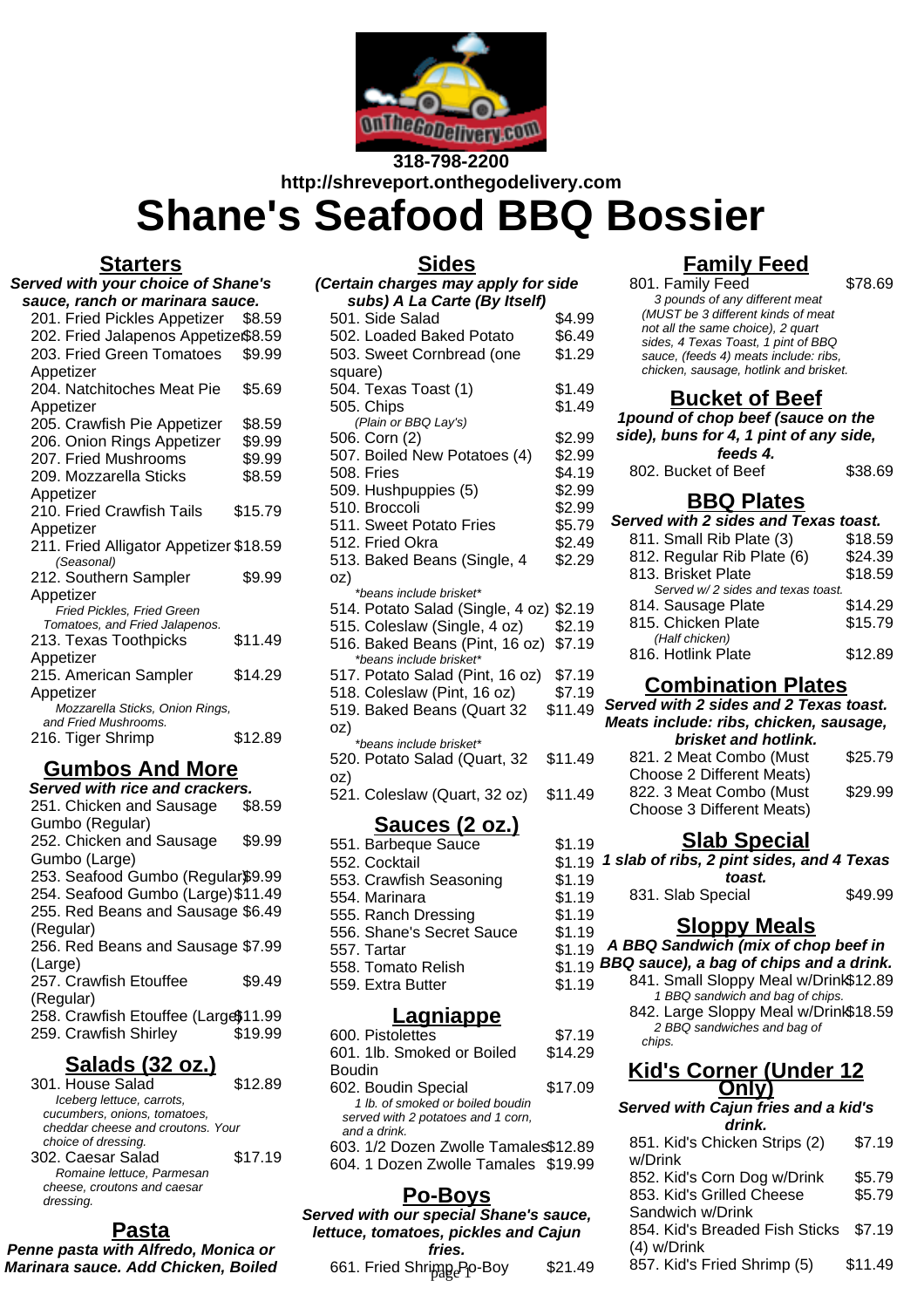#### **shrimp or fried crawfish tails for \$3.99.**

| vv.vv.               |         |
|----------------------|---------|
| 351. Pasta (Large)   | \$11.49 |
| 352. Pasta (Regular) | \$9.99  |

# **Catfish Plates**

**Served with Cajun fries, hushpuppies, coleslaw and beans.**

| LUIC310W 011U UCC                  |         |
|------------------------------------|---------|
| 401. 3 Piece Catfish               | \$17.19 |
| 402. 4 Piece Catfish               | \$19.39 |
| 403. 5 Piece Catfish               | \$21.49 |
| 404, 6 Piece Catfish               | \$23.69 |
| 405, 2 Piece Whole Catfish         | \$24.29 |
| 406. 3 Piece Whole Catfish         | \$28.59 |
| 407. Family Pack Catfish           | \$85.79 |
| Comes with cajun fries,            |         |
| hushpuppies, coleslaw, and red     |         |
| beans & sausage. (20 pieces/serves |         |
| $4-7)$                             |         |
|                                    |         |

# **Senior Catfish (55+)**

**Served with Cajun fries, hushpuppies, coleslaw and beans.**

421. Senior 3 Piece Catfish \$13.49 422. Senior 5 Piece Catfish \$16.99

# **Baskets**

| Served with Cajun fries, hushpuppies  |         |  |
|---------------------------------------|---------|--|
| and coleslaw.                         |         |  |
| 431. Frog Leg Basket (3 pairs\$19.49  |         |  |
| 432. Chicken Strip Basket (5) \$15.79 |         |  |
| 433. Crawfish Basket                  | \$22.89 |  |
| (Fried Crawfish Tails)                |         |  |
| 434. Shrimp Basket (8)                | \$18.59 |  |
| (Fried Butterfly Shrimp)              |         |  |
| 435. Oyster Basket (8)                | \$19.99 |  |
| 436. Alligator Basket                 | \$22.87 |  |
| (Seasonal)                            |         |  |

## **Deluxe Seafood Dinner**

**Served with Cajun fries, hushpuppies, coleslaw and beans.** 441. Shrimp Dinner (12) \$21.49 (Fried Butterfly Shrimp) 442. Alligator Dinner \$29.99 (Seasonal)  $442.$  Frog Leg Dinner (5 pairs) $624.99$ 

| 443. Frog Leg Dinner (5 pairs \$24.99 |         |
|---------------------------------------|---------|
| 444. Oyster Dinner (12)               | \$24.99 |

#### **Seafood Combination Plate**

**Served with Cajun fries, hushpuppies, coleslaw and beans.**

# 451. Choose Any Different Tw\$29.99

## **Seafood Platter**

**Served with Cajun fries, hushpuppies, coleslaw and beans.** 462. Seafood Platter \$37.19 Includes catfish filets(4), shrimp(4),

oysters(4), and stuffed crab(1).

# **Crab Cakes**

**Served over rice, smothered in crawfish etouffee.**

471. Crab Cakes - Dinner (2) \$15.79 472. Crab Cakes - Lunch (1) \$12.89

# **House Special**

**Boiled Shrimp or Crab**

481. 1/2 lb. Hot Boiled Shrimp\$18.59 Peeled and deveined. Served with corn (1) and potatoes (2).

482. 1 lb. Hot Boiled Shrimp \$31.49 Peeled and deveined. Served with

| 662. Fried Oyster Po-Boy    | \$22.89 |
|-----------------------------|---------|
| 663. Fried Catfish Po-Boy   | \$19.99 |
| 664. Fried Alligator Po-Boy | \$22.89 |
| (Seasonal)                  |         |
| 665. Fried Crawfish Po-Boy  | \$21.49 |
|                             |         |

# **Deli Po-Boys**

**Served with lettuce, pickles, mayo, cheese, tomatoes and chips (anything other than chips - additional charge).** 671. Turkey Po-Boy \$12.89

672. Ham Po-Boy \$12.89

# **Burger Combos**

**Your choice of white, wheat or jalapeno bread. (Cheddar, Pepper Jack or American cheese extra .50/Bacon .79) Served with lettuce, tomatoes, pickles, onions, Cajun fries, and a drink.** 701. 1/3 lb. Cajun Burger Combo w/Drink \$15.79 702. 1/2 lb. Cajun Burger Combo w/Drink \$17.19 703. Grilled Chicken Sandwich \$12.99 Combo w/Drink 704. The Mac Turkey Burger Combo w/Drink \$14.29

#### **Steaks**

721. Certified Angus Beef Brand Ribeyes Served with Baked potato, your choice of side and Texas toast.

#### **BBQ Sandwiches**

| 731. Any Sandwich and 2 sides\$15.79 |         |
|--------------------------------------|---------|
| 732. Chop Beef Sandwich              | \$11.49 |
| (Sauce on side)                      |         |
| 733. Sliced Beef Sandwich            | \$11.49 |
| (Sauce on side)                      |         |
| 734. The Blink Sandwich              | \$11.49 |
| (Mix of chop beef and hotlinks)      |         |
| 735. BBQ Sandwich                    | \$11.49 |
| (Mix of chop beef in BBQ sauce)      |         |
| 736. Hop-N-Joe Sandwich              | \$11.49 |
| (Mix of chop beef and jalapenos)     |         |
| 737. Sausage Sandwich                | \$10.79 |
| 738. Hotlink Sandwich                | \$9.39  |
|                                      |         |

## **BBQ by the Pound**

| Served with Texas Toast (2). |         |  |
|------------------------------|---------|--|
| 751. Ribs (1 lb.)            | \$22.89 |  |
| 5 or 6 ribs.                 |         |  |
| 752. Brisket (1 lb.)         | \$25.79 |  |
| Serves 3-4                   |         |  |
| 753. Sausage (1 lb.)         | \$18.59 |  |
| 754. Hotlink (1 lb.)         | \$14.29 |  |
| 755. BBQ Chicken (half       | \$12.89 |  |
| chicken)                     |         |  |
|                              |         |  |

| w/Drink<br>858. Kid's Fried Catfish (2)<br>w/Drink   | \$11.49 |
|------------------------------------------------------|---------|
| 859. Kid's Mac N Cheese<br>Does not come with fries. | \$7.19  |

#### **Desserts**

| 901. Banana Pudding     | \$5.79 |
|-------------------------|--------|
| 903. Pecan Pie          | \$5.79 |
| 904. Cheesecake         | \$7.19 |
| 905. Sinful 7           | \$9.99 |
| 906. Chocolate Overload | \$9.99 |
|                         |        |

#### **Beverages- 32oz. Fountain Drinks**

| 1001. Coke- 32oz.             | \$3.99 |
|-------------------------------|--------|
| 1002. Diet Coke- 32oz.        | \$3.99 |
| 1003. Sprite- 32oz.           | \$3.99 |
| 1004. Dr. Pepper- 32oz.       | \$3.99 |
| 1005. Diet Dr. Pepper- 32oz.  | \$3.99 |
| 1006. Hi-C Pink Lemonade-     | \$3.99 |
| 32oz.                         |        |
| 1007. Barq's Root Beer- 32oz. | \$3.99 |
| 1009. Tea (Unsweet)- 32oz.    | \$3.99 |
| 1010. Tea (Sweet)- 32oz.      | \$3.99 |
| Tea                           |        |
| 1011. Bag of Ice              | \$3.49 |
| 1012. Gallon Sweet Tea        | \$6.49 |
| 1013. Gallon of Unsweet Tea   | \$6.49 |
|                               |        |